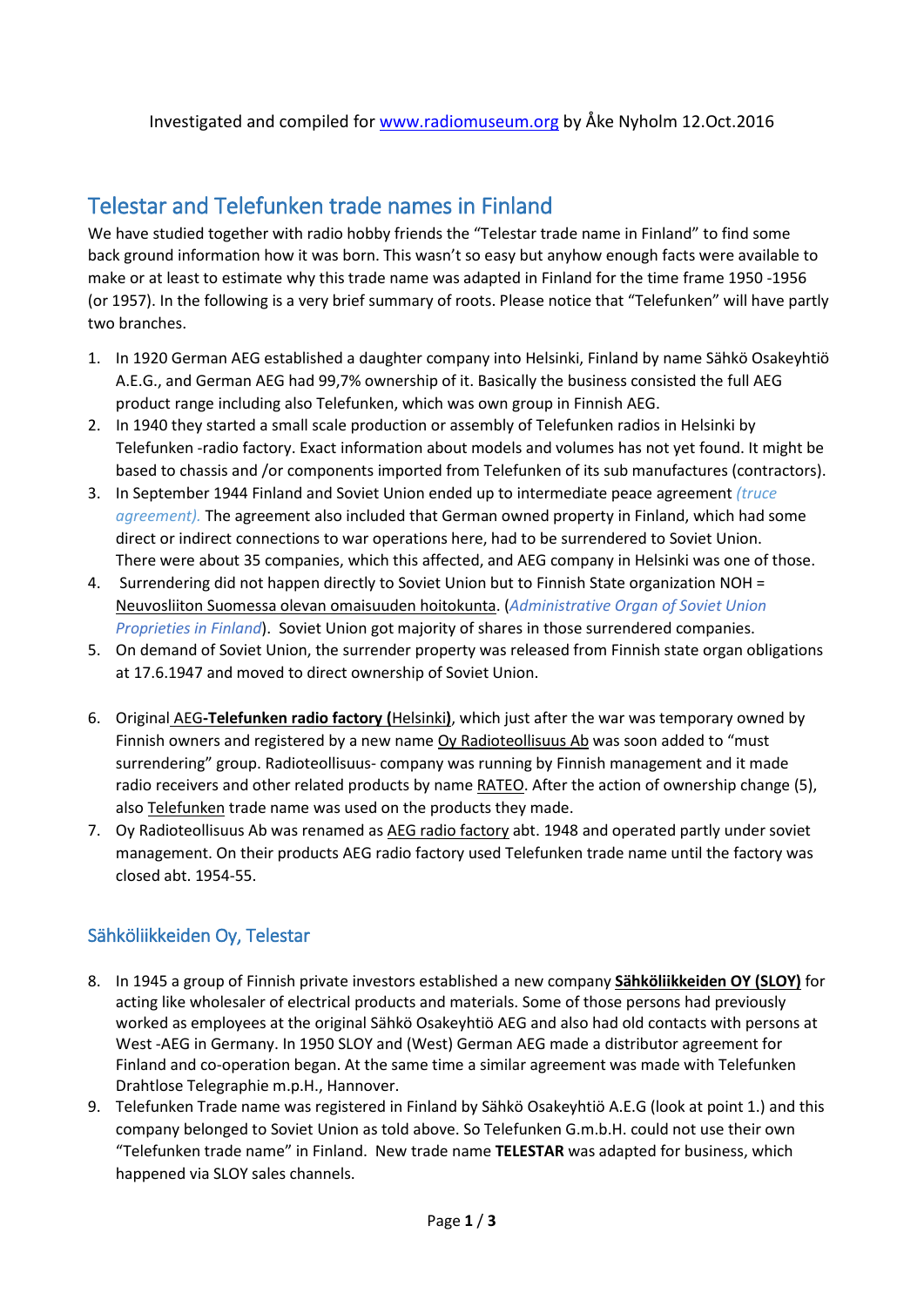- 10. We don't know to name was settled on. Any hint about this has not found until know. We assume that it might have German background?
- 11. SLOY imported Telestar labeled electronics components for industry and service. Well known are radio tubes, FM-tuners, and radio receivers. Telefunken made also radio receivers, from which Telefunken names were replaced by Telestar. Also Finnish company Salora Oy made at least one Telestar radio receiver, partly from Telefunken kit, for the SLOY.
- 12. "East" Sähkö Osakeyhtiö AEG's business was not very successful and they made losses over several years. Naturally they did not have any business connections to West Germany AEG. Also Telefunken brand name divided on the business and legal side. So the result was that Finnish Company Oy Rego Ab bought at the end of 1954 "East" AEG company's share majority and assets, which included also Telefunken trade name in Finland. Next year at 04.Aug.1955 Oy Rego Ab traversed the Telefunken trade name's all rights to SLOY management's free use. The last step happened at the autumn of 1957, when the Telefunken Trade name in Finland was registered as the asset of Telefunken G.m.b.H .
- 13. Original Telefunken trade name and products have returned to Finnish markets and Telestar became obsolete.

## Final conclusions

Telestar in Finland was just a tradename, which was used for West Telefunken products during the time frame 1950 -1956 (1957).

Telefunken Trade name, which was used in Finland and mainly in Finland, made products after 1947 until 1955, and had no connection to West Telefunken. Some information and documents of these products are available but rather limited amount.



Text in English:

TELESTAR-\_By this name shall products, made by Telefunken Gesellschaft für Drahtlose Telegraphie m.p.H., Hannover, be represented in Finland. Sähköliikkeiden Oy, Helsinki [Ad from Radio magazine nro. 4-1951]